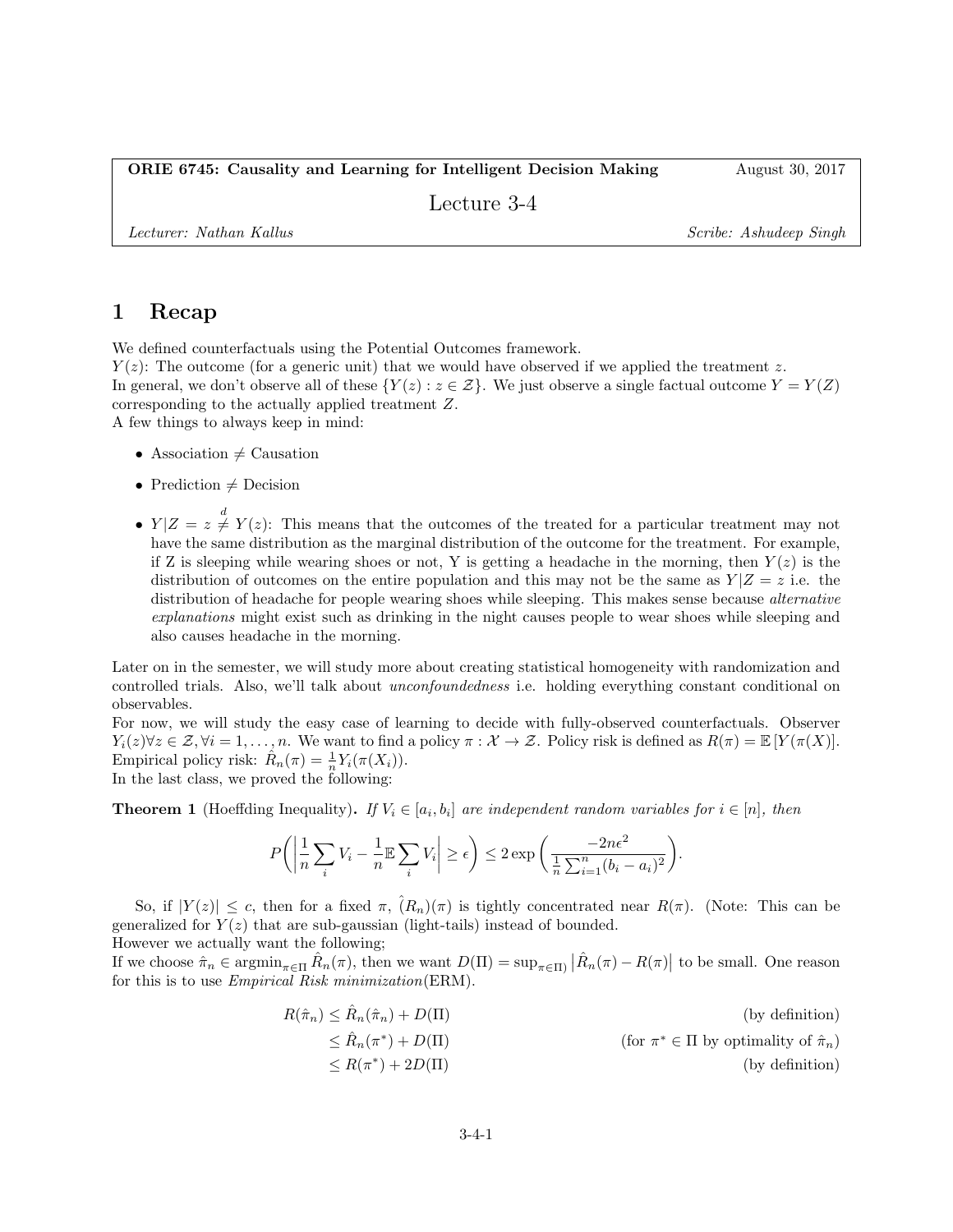Since this holds for any  $\pi^* \in \Pi$ , this also holds in particular for  $\pi^* \in \text{argmin}_{\pi \in \Pi} R(\pi)$ . i.e. the best in-class policy.

In this lecture, we will learn different ways to bound  $D(\Pi)$  with high probability in terms of the complexity of the class Π.

## 2 McDiarmid's Inequality

**Theorem 2** (McDiarmid's Inequality). Let  $f: \mathcal{V}^n \to \mathbb{R}$  be such that  $\forall i, v_1, v_2, \ldots, v_n, v'_i$ ,

 $|f(v_1, v_2, \ldots, v_i, \ldots, v_n) - f(v_1, v_2, \ldots, v'_i, \ldots, v_n)| \leq c_i$ 

(we call this bounded difference condition) Let  $V_1, V_2, \ldots V_n$  be independent random variables in V, then:

$$
\mathbb{P}(f(v_1,\ldots,v_n)-\mathbb{E}f(v_{1:n})\geq \epsilon)\leq exp\bigg(\frac{-2\epsilon^2}{\sum_{i=1}^n c_i^2}\bigg)
$$

*Proof.* Construct a Doob Martingale,  $W_i = \mathbb{E}[f(V_{1:n})|V_{1:i}]$ . Notes:

- 1.  $W_0 = \mathbb{E} f(V_{1:n})$
- 2.  $W_n = \mathbb{E} f(V_{1:n})$
- 3.  $\mathbb{E}[W_i W_{i-1}|V_{1:i-1}] = 0$
- 4.  $\mathbb{E}\left[e^{t(W_i-W_{i-1})}|V_{1:i-1}\right] \leq e^{t^2c_i^2/8}$  from Hoeffding's Lemma.

Therefore, for  $t > 0$ ,

$$
\mathbb{P}(W_n - W_0) = \mathbb{P}(e^{t(W_n - W_0)} \ge e^{te})
$$
\n
$$
\le e^{-te} \mathbb{E}\left[e^{t(W_n - W_0)}\right]
$$
\n
$$
= e^{-te} \mathbb{E}\left[\Pi_{i=1}^n e^{t(W_i - W_{i-1})}\right]
$$
\n
$$
= e^{-te} \mathbb{E}\left[\mathbb{E}\left[\Pi_{i=1}^n e^{t(W_i - W_{i-1})}|V_{1:n-1}\right]\right]
$$
\n
$$
= e^{-te} \mathbb{E}\left[\Pi_{i=1}^n e^{t(W_i - W_{i-1})} \mathbb{E}\left[e^{t(W_n - W_{n-1})}|V_{1:n-1}\right]\right]
$$
\n
$$
\le e^{-te} \mathbb{E}\left[\Pi_{i=1}^n e^{t(W_i - W_{i-1})} e^{t^2 c_n^2 / 8}\right]
$$
\n
$$
\le \dots
$$
\n
$$
\le e^{-te} \Pi_{i=1}^n e^{t^2 c_i^2 / 8}
$$
\n
$$
= exp(-te + t^2 \sum_i c_i^2 / 8)
$$
\n
$$
\text{Let } t = \frac{4\epsilon}{\sum_{i=1}^n c_i^2 / 8}
$$
\n
$$
\le -te + t^2 \sum_i c_i^2 / 8 = \frac{-2\epsilon}{\sum_{i=1}^n c_i^2} \quad \text{(obtained by first order optimality condition)}
$$
\n
$$
\le -te + t^2 \sum_i c_i^2 / 8 = \frac{-2\epsilon}{\sum_{i=1}^n c_i^2} \quad \Box
$$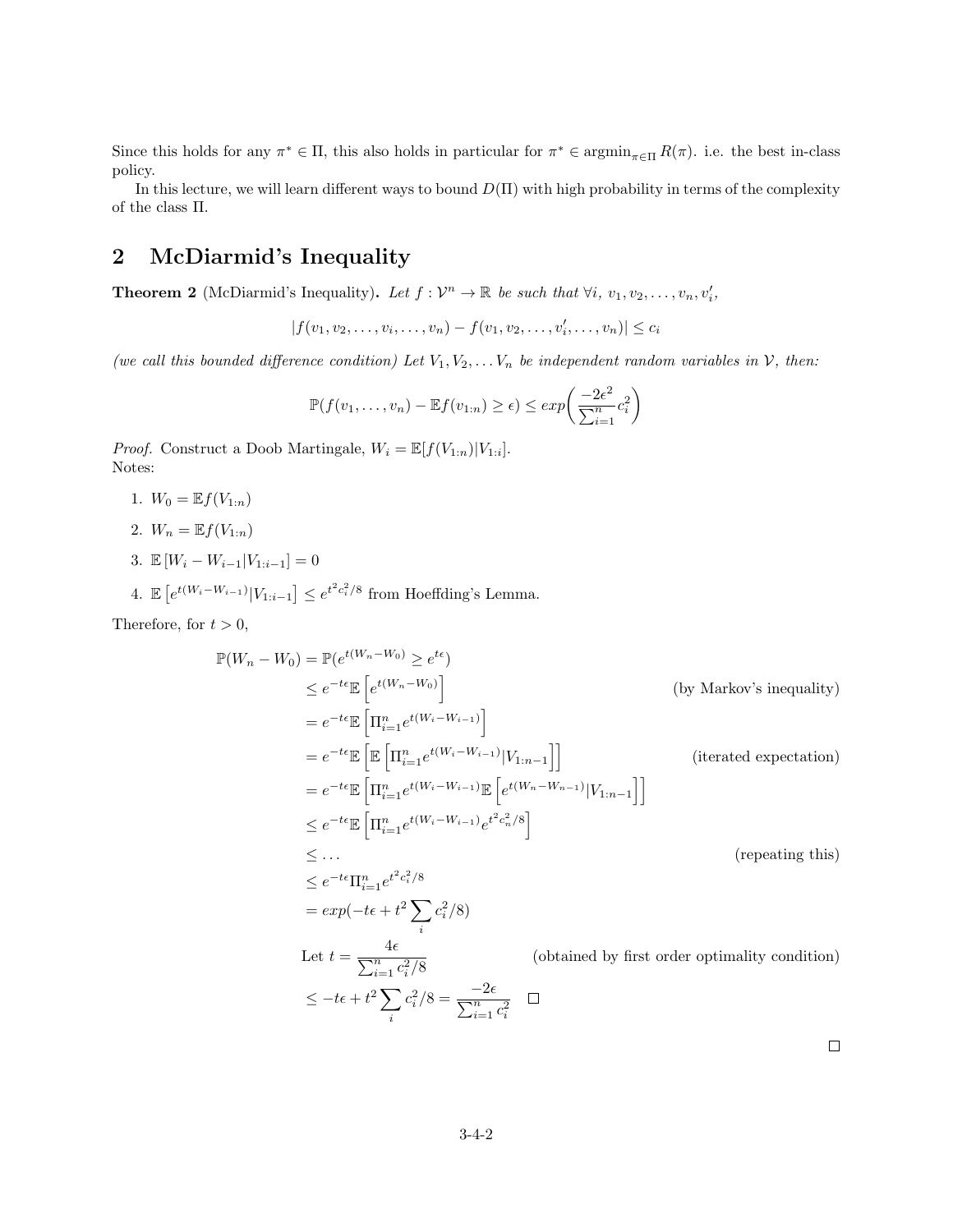Suppose  $|Y(z)| \leq c$ . Then:

$$
\left| \sup_{\pi \in \Pi} \left| \frac{1}{n} \sum_{j \neq i} Y_j(\pi(x_j)) + \frac{1}{n} Y_i(\pi(x_i) - \mathbb{E}Y(\pi(x)) |) - \sup_{\pi \in \Pi} \left| \frac{1}{n} \sum_{j \neq i} Y_j(\pi(x_j)) + \frac{1}{n} Y'_i(\pi(x'_i) - \mathbb{E}Y(\pi(x))) | \right| \right|
$$
\n
$$
\leq \sup_{\pi \in \Pi} \left| \left| \left( \frac{A}{n} \right) - \left| \frac{B}{n} \right| \right|
$$
\n
$$
\leq \sup_{\pi \in \Pi} \left| \left| \left( \frac{A}{n} \right) - \left| \frac{B}{n} \right| \right|
$$
\n
$$
\leq \sup_{\pi \in \Pi} \left| \left( \frac{A}{n} \right) - \frac{B}{n} \right| \right|
$$
\n
$$
\leq \sup_{\pi \in \Pi} \left| \left( \frac{A}{n} \right) - \frac{B}{n} \right| \tag{Triangle Inequality}
$$
\n
$$
= \sup_{\pi \in \Pi} \frac{1}{n} |Y_i(\pi(X_i) = y'_i(\pi(x'_i)) | \leq 2c/n
$$

Therefore, letting  $\epsilon = c\sqrt{2log(1/\delta)/n}$ , McDiarmid's inequality will give, with probability  $\geq 1 - \delta$ ,

$$
D(\Pi) \leq \mathbb{E}D(\Pi) + c\sqrt{2log(1/\delta)/n}
$$

Let us see what  $E D(\Pi)$  is:

$$
\mathbb{E}D(\Pi) = \mathbb{E} \sup_{\pi \in \Pi} \left| \frac{1}{n} \sum_{i} Y_{i}(\pi_{i}(x_{i})) - \mathbb{E}Y(\pi(X)) \right|
$$
  
\n
$$
= \mathbb{E} \sup_{\pi \in \Pi} \left| \frac{1}{n} \sum_{i} Y_{i}(\pi_{i}(x_{i})) - \sum_{i} \mathbb{E} \left[ Y'_{i}(\pi(X'_{i})) | X_{1:n}, Y_{1:n} \right] \right|
$$
  
\n
$$
\leq \mathbb{E} \left[ \sup_{\pi \in \Pi} \left| \frac{1}{n} \sum_{i} Y_{i}(\pi(X_{i})) - \frac{1}{n} \sum_{i} Y'_{i}(\pi(X'_{i})) \right| \right]
$$
  
\n
$$
= \mathbb{E} \left[ \sup_{\pi \in \Pi} \left| \frac{1}{n} \sum_{i} (Y_{i}(\pi(X_{i})) - Y'_{i}(\pi(X'_{i}))) \right| \right]
$$
  
\n
$$
= \mathbb{E} \left[ \sup_{\pi \in \Pi} \left| \frac{1}{n} \sum_{i} \sigma_{i} (Y_{i}(\pi(X_{i})) - Y'_{i}(\pi(X'_{i}))) \right| \right]
$$
  
\n(I et  $\pi$  = +1 be equal probability independent Bedemeken random variable)

(Let  $\sigma_i = \pm 1$  be equal probability, independent Radamacher random variables)

**Definition 3** (Radamacher Complexity). Given a set of point  $A \subseteq \mathbb{R}^n$  be the Radamacher complexity of A is:

$$
\mathscr{R}(\mathcal{A}) = \frac{1}{2^n} \sum_{\sigma \in \{-1, +1\}^n} \sup_{a \in \mathcal{A}} \frac{1}{n} \sum_{i=1}^n \sigma_i a_i
$$

So,

$$
\mathbb{E} D(\Pi) \leq 2 \mathbb{E} \left[ \mathscr{R}(\mathcal{Y}(\Pi)) \right]
$$

when  $\mathcal{Y}(\pi) = \{ (Y_1(\pi(X_1)), \ldots, Y_n(\pi(X_n)) : \pi \in \Pi \}.$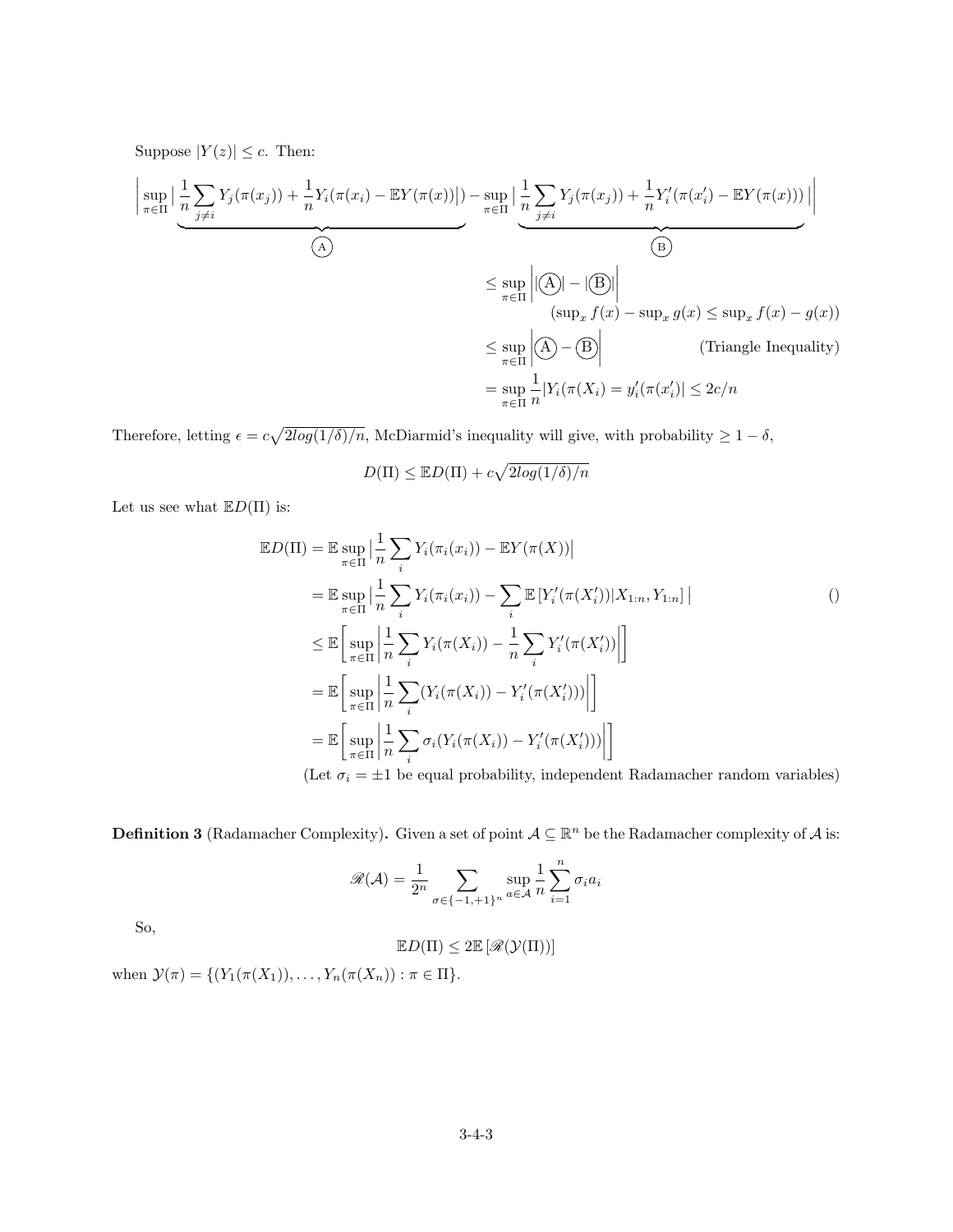Again, if 
$$
|Y(z)| \le c
$$
, then  $|\mathcal{R}(\mathcal{Y}(\Pi) - \mathcal{R}(\mathcal{Y}'(\Pi))|$  (where  $\mathcal{Y}$  is obtained by replacing  $X_i, Y_i'()$  by  $X_i', Y_i'()$   
\n $|\mathcal{R}(\mathcal{Y}(\Pi) - \mathcal{R}(\mathcal{Y}'(\Pi)))| = \left| \mathbb{E}_{\sigma} \left[ \sup_{\pi \in \Pi} \left( \frac{1}{n} \sum_{j \neq i} \sigma_j Y_j(\pi(x_j)) + \frac{1}{n} \sigma_i Y_i y(\pi(x_i)) \right) - \sup_{\pi \in \Pi} \left( \frac{1}{n} \sum_{j \neq i} \sigma_j Y_j(\pi(x_j)) + \frac{1}{n} \sigma_i Y_i'(\pi(x_i')) \right) \right] \right|$   
\n $\leq \mathbb{E}_{\sigma} \left| \sup_{\pi \in \Pi} (\mathcal{A}) - \sup_{\pi \in \Pi} (\mathcal{B}) \right| \leq \mathbb{E}_{\sigma} \sup_{\pi \in \Pi} |(\mathcal{A}) - (\mathcal{B})|$   
\n $= \mathbb{E}_{\sigma} \sup_{\pi \in \Pi} |\sigma_i| \left| \frac{1}{n} (Y_i(\pi(x_i)) - Y_i'(\pi(X_i'))) \right|$   
\n $\leq \frac{2c}{n}$ 

So by McDiarmid's, with probability  $\geq 1-\delta$ ,  $\mathbb{E}\mathscr{R}_n(\mathcal{Y}_n(\Pi)) \leq \mathscr{R}_n(\mathcal{Y}_n(\Pi)) + c\sqrt{\frac{2\log 1/\delta}{n}}$  $\frac{\lg 1/\sigma}{n}$ . So far:

$$
D(\Pi) \le \mathcal{R}_n(\mathcal{Y}_n(\Pi)) + 2c\sqrt{\frac{2\log 2/\delta}{n}}
$$

Next: Interpret  $\mathcal{R}_n(\mathcal{Y}(\Pi))$  as the complexity of the policy class  $\Pi$ .

**Theorem 4** (An extension of Ledoux-Talegrand Lipschitz comparison lemmma). Suppose  $\mathcal{Z} \subseteq \mathbb{R}^d$ , Fix  $X_i, Y_i(\cdot), i = 1, \ldots, n$ Suppose each  $Y_i(.)$  is L-Lipschitz i.e.  $Y_i(z) - Y_i(z') \leq L||z - z'||\infty$ , for all i.

Let,  $\langle k \rangle$ 

$$
\mathcal{A}_n^{(k)}(\Pi) = \{ ((\pi(X_1))_k, \ldots, (\pi(X_n))_k) : \pi \in \Pi \}
$$

Then,

$$
\mathcal{R}_n(\mathcal{Y}_n(\Pi)) \le L \sum_{i=1}^d \mathcal{R}_n(\mathcal{A}_n^{(k)}(\Pi))
$$

*Proof.* Without loss of generality,  $L = 1$  (otherwise, divide LHS by L). We will show the following (stronger than the theorem):

$$
\mathbb{E}_{\sigma} \sup_{\pi \in \Pi} \frac{1}{n} \sum_{i} \sigma_{i} Y_{i} \Pi(X_{i}) \leq \mathbb{E}_{\sigma \in \{-1,1\}^{n \times d}} \sup_{\pi \in \Pi} \frac{1}{n} \sum_{i=1}^{n} \sum_{k=1}^{d} \sigma_{ik} (\pi(X_{i}))_{k}
$$

Suppose we have that for any  $S \subseteq \mathbb{R} \times \mathcal{Z}$  and a 1-Lipchitz  $Q : \mathcal{Z} \to \mathbb{R}$ ,

$$
\mathbb{E}_{\sigma} \sup_{t,z \in \mathcal{S}} (t \in \sigma Q(z)) \leq \mathbb{E}_{\sigma} \sup_{t,z \in \mathcal{S}} (t + \sum_{k} \sigma_k z_k)
$$
 (\*)

Then:

$$
\mathbb{E}_{\sigma} \sup_{\pi \in \Pi} \frac{1}{n} \sum_{i} \sigma_{i} Y_{i} \Pi(X_{i}) = \mathbb{E}_{\sigma_{1}, \dots, \sigma_{n-1}} \left[ \mathbb{E}_{\sigma_{n}} \left[ \sup_{t = \frac{1}{n} \sum_{i=1}^{k-1} \sigma_{i} Y_{i}(\pi(x_{i}))} t + \sigma_{n} Y_{n}(z) | \sigma_{1:n-1} \right] \right] \leq \cdots \leq \mathbb{E}_{\sigma} \sup_{\pi \in \Pi} \frac{1}{n} \sum_{i} \sum_{k} \sigma_{ik} (\pi(x_{i}))_{k}
$$

Let's show  $(*)$  now: Fix any  $(t^{(+1)}, z^{(+1)}), (t^{(+1)}, z^{(+1)}) \in S$ . Let  $s^* = \pm 1, k^* = 1, \ldots d$  be  $||z^{(+1)} - z^{(-1)}||_{\infty} = s^*(z_{k^*}^{(+1)} - z_{k^*}^{(-1)})$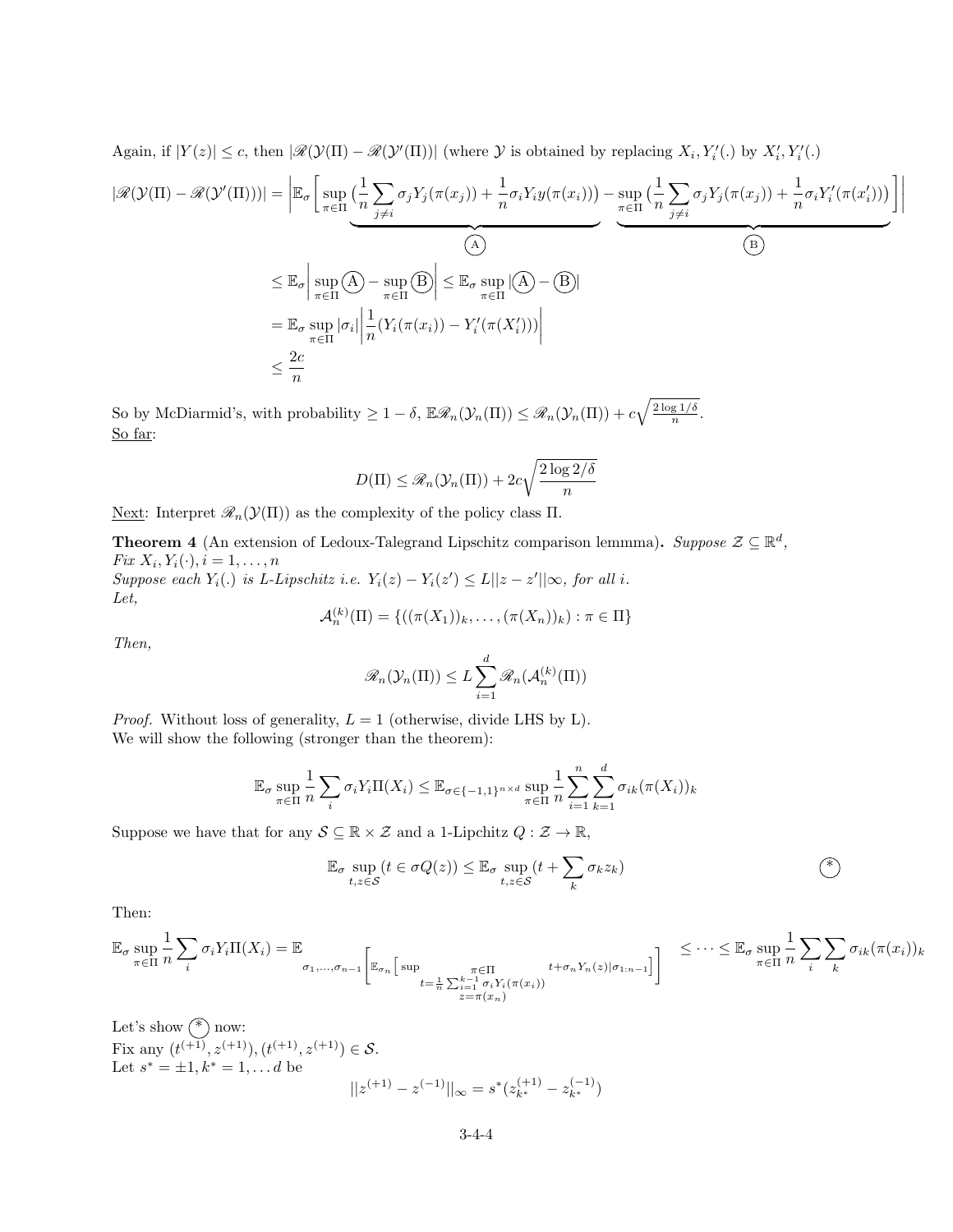$$
RHS(\mathscr{F}) \geq \mathbb{E}_{\sigma_{k^*}} \left[ \sup_{t,z \in \mathcal{S}} \mathbb{E}_{\sigma_k : k \neq k^*} \left[ t + \sum_k \sigma_k z_k |\sigma_{k^*} \right] \right]
$$
  
\n
$$
\geq \frac{1}{2} \sigma_{\sigma_k : k \neq k^*} \left[ t^{(+s^*)} + z_{k^*}^{+s^*} + \sum_{k \neq k^*} \sigma_k z_k^{+s^*} \right]
$$
  
\n
$$
+ \frac{1}{2} \sigma_{\sigma_k : k \neq k^*} \left[ t^{(-s^*)} - z_{k^*}^{-s^*} + \sum_{k \neq k^*} \sigma_k z_k^{+s^*} \right]
$$
  
\n
$$
= \frac{1}{2} \left( t^{(-1)} + t^{(+1)} + ||z^{(+1)} - z^{(-1)}||_{\infty} \right)
$$
  
\n
$$
\geq \frac{1}{2} \left( t^{(+1)} + \psi(z^{(+1)}) \right) + \frac{1}{2} \left( t^{(-1)} + \psi(z^{(-1)}) \right)
$$

Taking suprema over  $t^{(\pm 1)}$ ,  $z^{(\pm 1)}$ , we set the LHS of  $(*)$ .

All together, with probability  $\geq 1-\delta,$ 

$$
D(\Pi) \le L \sum_{k=1}^{d} \mathcal{R}_n(\mathcal{A}_n^{(k)}(\Pi)) + 2c\sqrt{\frac{2\log(2/\delta)}{n}}
$$

### 2.1 Example 1: Supervised Learning

Supervised regression with bounded outcomes,  $Y_i(z) = (L_i - z)^2$  is 2c-Lipschitz  $z \in \mathbb{R}$  univariate. So:

$$
D(\Pi) \leq \underbrace{\mathcal{R}_n(\mathcal{A}_n(\Pi))}_{\text{What's this? Let's see!}} + 2c\sqrt{\frac{2\log(2/\delta)}{n}}
$$

One kind of bound: If  $||X||_2 \le M$ ,  $\Pi = \{X \to \beta^T X : ||\beta||_2 \le R\}$ , then:

$$
\mathcal{R}_n(\mathcal{A}_n(\Pi)) = \mathbb{E}_{\sigma} \sup_{\|\beta\|_2 \le R} \frac{1}{n} \sum_{i=1}^n \sigma_i \beta^T X_i
$$
  
\n
$$
= \mathbb{E}_{\sigma} \sup_{\|\beta\|_2 \le R} \beta^T (\frac{1}{n} \sum_i \sigma_i X_i)
$$
  
\n
$$
= \mathbb{E}_{\sigma} [R. || \frac{1}{n} \sigma_i \sigma_i X_i ||_2]
$$
  
\n
$$
\le R \sqrt{\mathbb{E}_{\sigma} || \frac{1}{n} \sum_i \sigma_i X_i ||_2^2}
$$
  
\n
$$
= \frac{R}{n} \sqrt{\mathbb{E}_{\sigma} || \frac{1}{n} \sum_i \sigma_i X_i ||_2^2}
$$
  
\n
$$
= \frac{R}{n} \sqrt{\sum_{i=1}^n ||X_i||_2^2} \le R \frac{\sqrt{nM^2}}{n} = \frac{RM}{\sqrt{n}} \text{With high probability}
$$
  
\n
$$
\forall \pi \in \Pi
$$
  
\nSo, whp,  $\mathcal{R}(\pi) \le \hat{\mathcal{R}}_n(\pi) + 2c \frac{RM}{\sqrt{n}} + 2c \sqrt{\frac{2 \log(2/\delta)}{n}}$ 

Leads to Structural Risk Minimization: Choose  $\hat{\pi_n}$  to minimize  $\hat{R}_n(x \mapsto \beta^T x) + \lambda ||\beta||_2$ .

 $\Box$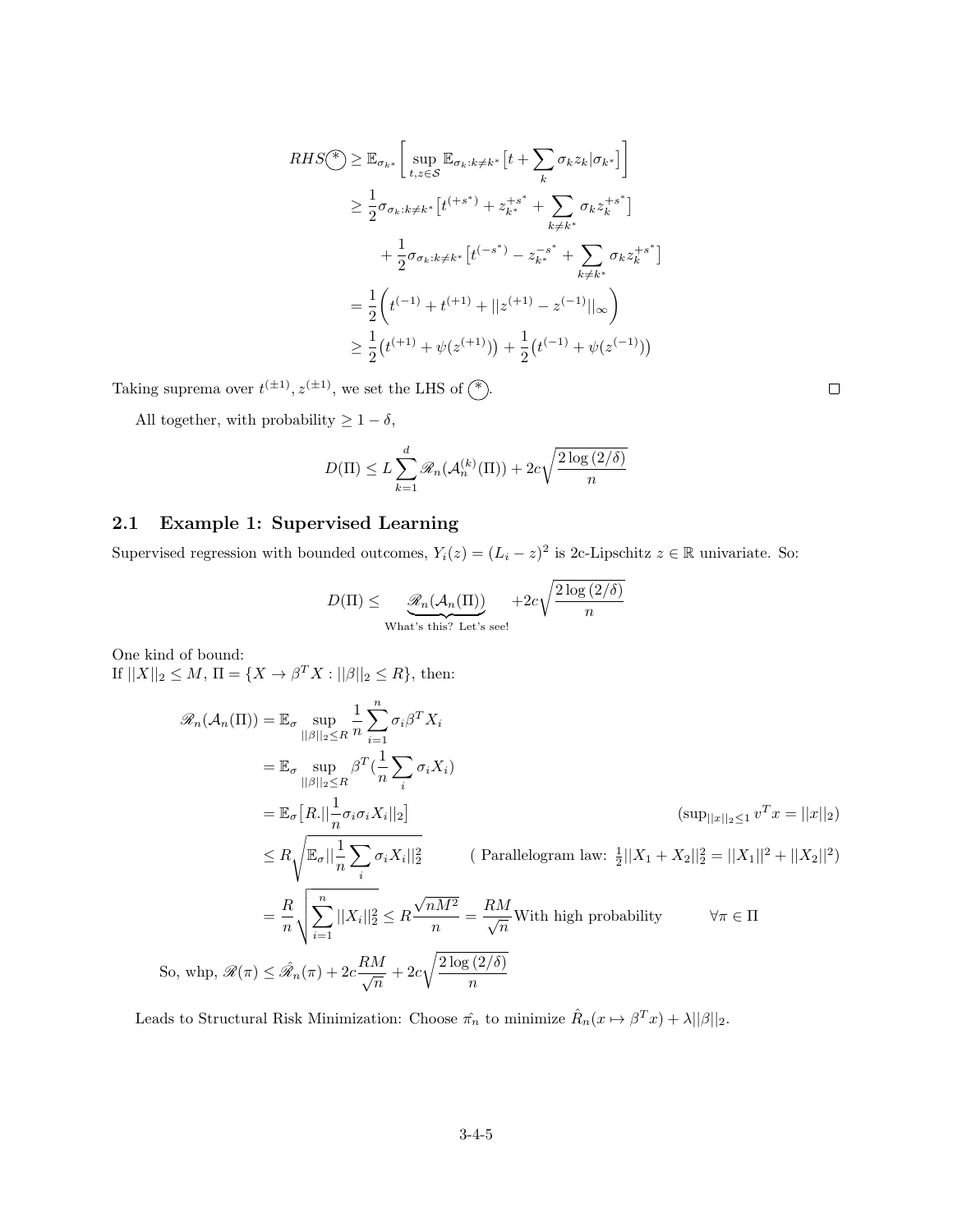# 3 VC-Dimension

Now, we will talk about another kind of bound: VC-Dimension. Suppose  $\mathcal{Z} = {\pm 1}$ , e.g.:

- predict positive/negative classification
- give or don't give treatment (actual decision)

Then  $Y(\cdot)$  is 2c-Lipschitz. What about  $\mathscr{R}_n(\mathcal{A}_n(\Pi))$ ?

**Lemma 5** (Massart's lemma). Let  $A \subseteq [-M, M]^n$ . Then:

$$
\mathscr{R}_n(\mathcal{A}) \leq M \sqrt{\frac{2}{n} \log |\mathcal{A}|}
$$

*Proof.* Let  $\lambda > 0$ . Then:

$$
e^{\lambda \mathscr{R}_n(A)} \leq \mathbb{E}_{\sigma} \left[ exp(\lambda \sup_{a \in A} \frac{1}{n} \sum_{i} \sigma_{i} a_{i}) \right]
$$
  
\n
$$
= \mathbb{E}_{\sigma} \left[ \sup_{a \in A} exp(\lambda \frac{1}{n} \sum_{i} \sigma_{i} a_{i}) \right]
$$
  
\n
$$
\leq \mathbb{E}_{\sigma} \left[ \sum_{a \in A} exp(\frac{\lambda}{n} \sum_{i} \sigma_{i} a_{i}) \right]
$$
  
\n
$$
= \sum_{a \in A} \Pi_{i=1}^{n} \mathbb{E}_{\sigma_{i}} exp(\frac{\lambda}{n} \sigma_{i} a_{i})
$$
  
\n
$$
= \sum_{a \in A} \Pi_{i=1}^{n} \left( \frac{1}{2} exp(\frac{\lambda}{n} a_{i}) + \frac{1}{2} exp(\frac{-\lambda}{n} a_{i}) \right)
$$
  
\n
$$
\leq \sum_{a \in A} \Pi_{i=1}^{n} e^{\lambda^{2} a_{i}^{2}/2n^{2}}
$$
  
\n
$$
\leq \sum_{a \in A} \Pi_{i=1}^{n} e^{\lambda^{2} M^{2}/2n^{2}}
$$
  
\n
$$
\leq \sum_{a \in A} e^{\lambda^{2} M^{2}/2n}
$$
  
\n
$$
= |\mathcal{A}| e^{\lambda^{2} M^{2}/2n}
$$
  
\n
$$
\Rightarrow \mathscr{R}_{n}(A) \leq \frac{\log |\mathcal{A}|}{\lambda} + \frac{\lambda M^{2}}{2n} \text{Set } \lambda = \sqrt{2n \log |\mathcal{A}|} M
$$
  
\n
$$
\Rightarrow \mathscr{R}_{n}(A) \leq \sqrt{2 \log |\mathcal{A}| / n} M.D
$$

**Definition 6.**  $|\mathcal{A}(\Pi)|$  is called the growth function.

**Definition 7.** The VC-dimension of  $\Pi \subseteq [\mathcal{X} \to \{-1, +1\}]$ ,  $VC(\Pi)$ , is the largest number n s.t.  $\forall x_1, x_2, \ldots, x_n \in$  $\mathcal{X}.$  We have:

$$
|\mathcal{A}_n(\Pi)| = 2^n
$$

called "Π shatters  $x_1, \ldots, x_n$ " i.e. any labeling of  $\pm 1$  on the set of points can be described using the model class Π.

**Proposition 8.**  $\Pi = \{x \to sign(\beta^T x) : \beta \in \mathbb{R}^p\}$ ,  $x \in \mathbb{R}^p$  has VC-dimension p.